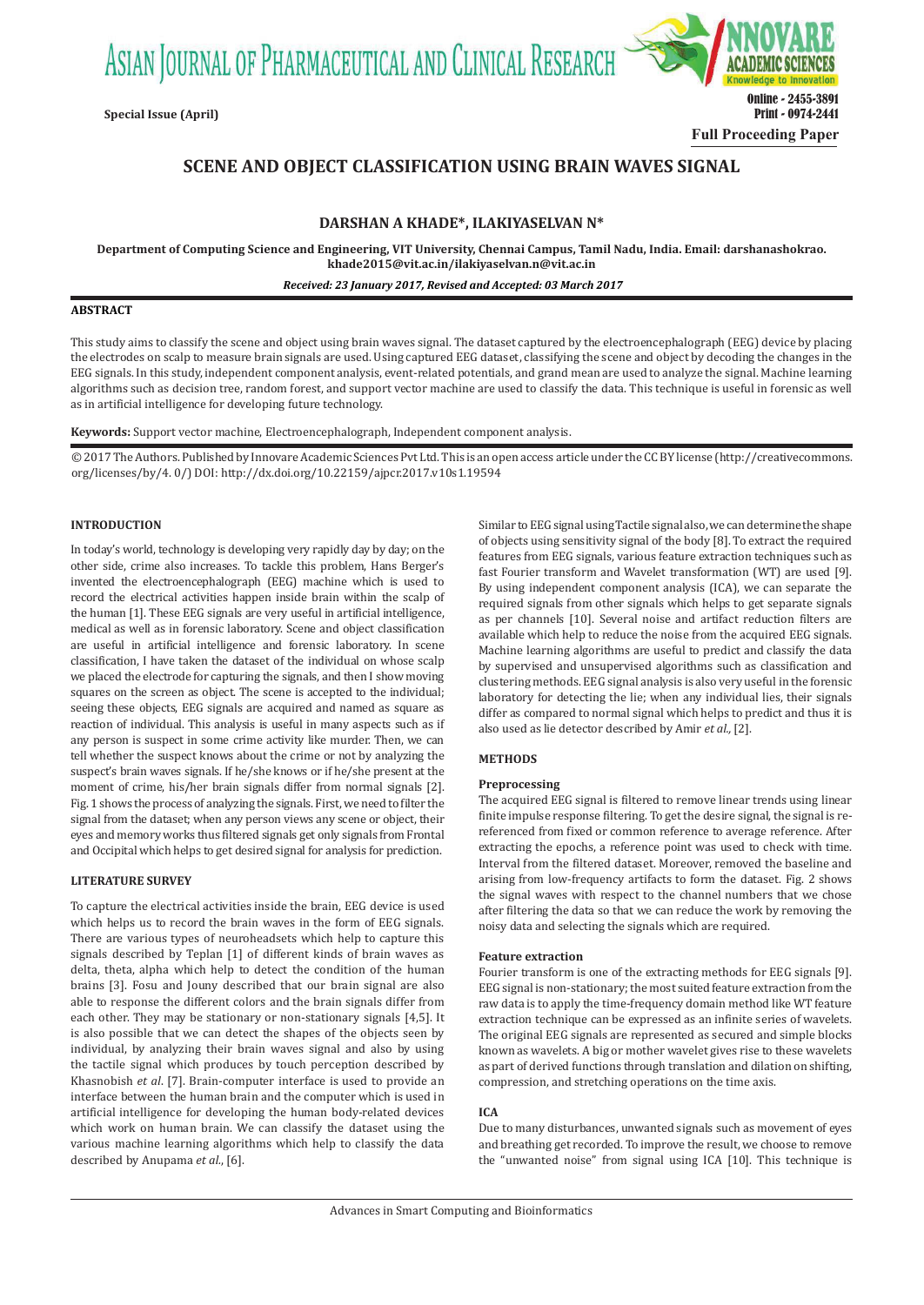

**Fig. 1: Block diagram of signal analysis**



useful to produce good result of reduction in noisy data from EEG signals. The independent component filters are used to separate signals from multivariate signals available in the channel data.

## **Classification**

Machine learning algorithms are used to classify the signal data and provide efficient result [7]. Decision tree (DT) is one of the supervised algorithms which is used to classify the data in a tree structure manner. Continuous signals are decided as splitting measure for the branches in DT. Similar to DT, random forest is more advance classification algorithm which generates many trees; on the basis of majority output, result will be decided. It is more precise than DT algorithm; another classification algorithm is support vector machine used to arrange the data as it is derived from statistical learning theory. It uses the hypothesis space of linear function [11]. It classifies the data using the hyperplane by finding the Euclidean distance between the vector points and hyperplane; the line which has the maximum distance from vector point is considered as hyperplane.

#### **RESULT**

This study is carried to check the object shape detection using EEG signal and filtered reference. The data divided into two parts and compared together to find the grand mean which provides more accurate data. ICA used to separate signals from multivariate signals and reduce the noisy data using the feature extraction and its algorithms. By setting event-related potentials (ERP) signals of each



**Fig. 3: Event-related potentials signals per channel location**



**Fig. 4: Comparing event-related potentials in two conditions**

channel with their mean values, we can see the changes according to the object changes.

Fig. 3 shows the analysis of signals. Fig. 3 shows the ERP signal per channel and Fig. 4 shows the signal compared the mean of a particular channel. In future, we can compare other signals with unknown scene and object so that we can classify the known and unknown events.

#### **CONCLUSION AND FUTURE WORK**

This paper aims to analyze the EEG signal of an individual which has shown the known objects. First, filtered the data and then extracted the required signal using features extraction so that noisy data get removed to perform the grand mean operation on it so that we can analyze the signal. ICA is performed to separate signal from multivariate signals.

In future, we will record the two different EEG signal dataset with known and unknown scene objects and then analyze and compare the signals so that we can classify the scene and objects using brain waves signals.

#### **REFERENCES**

1. Teplan M. Fundamentals of EEG measurement. Meas Sci Rev 2002;2:1-11.